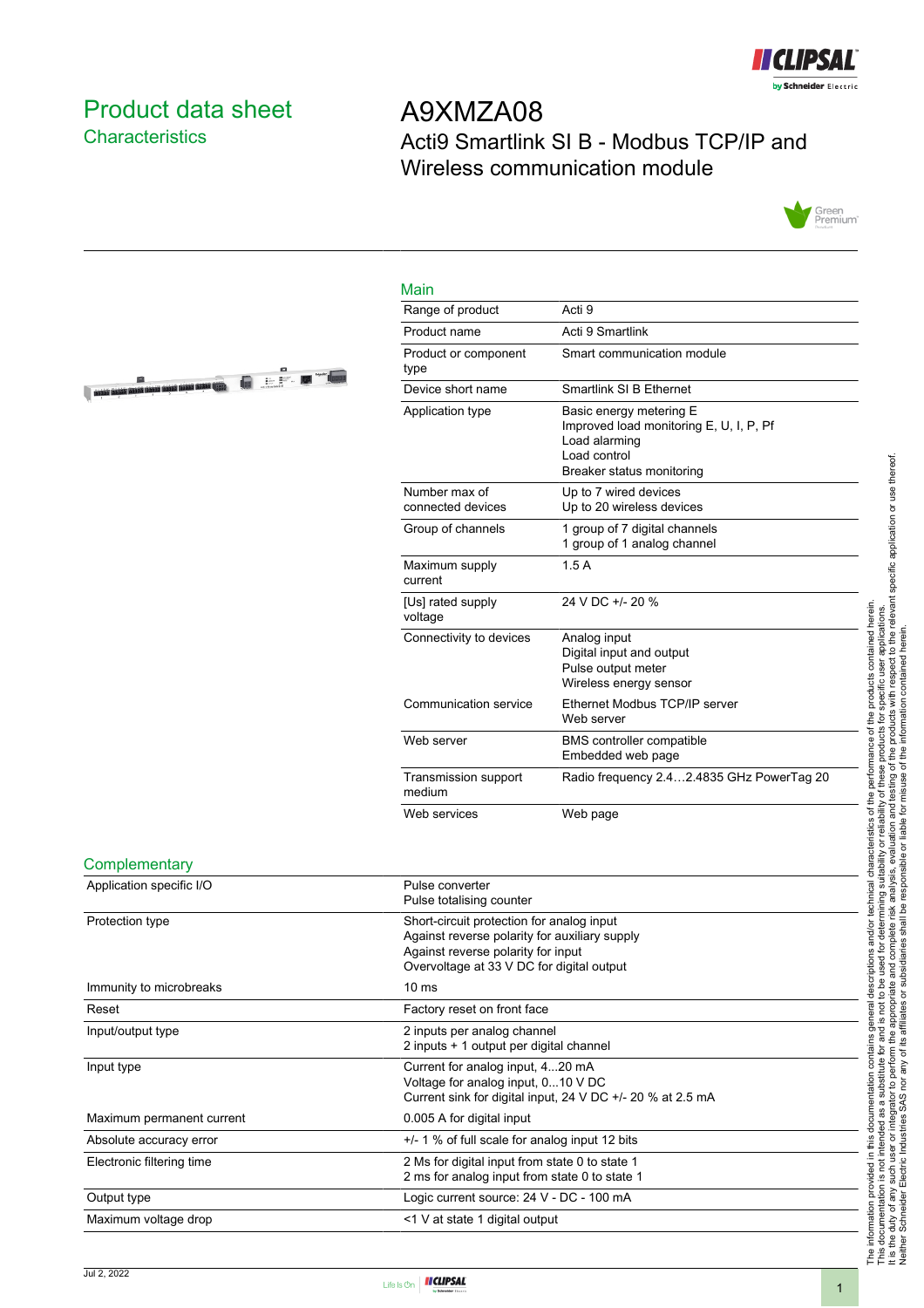| Inrush current               | 0.5 A for digital output<br>3 A for power supply                                                                                                                                                                                                                                                                                                                                                                                                                                                                                                                                                                                                                                                                                                                                                                                                                                                                                                                                                                                                                                                                                                                                                                                                                                                                                                                                                                                                                                                                                                                                             |
|------------------------------|----------------------------------------------------------------------------------------------------------------------------------------------------------------------------------------------------------------------------------------------------------------------------------------------------------------------------------------------------------------------------------------------------------------------------------------------------------------------------------------------------------------------------------------------------------------------------------------------------------------------------------------------------------------------------------------------------------------------------------------------------------------------------------------------------------------------------------------------------------------------------------------------------------------------------------------------------------------------------------------------------------------------------------------------------------------------------------------------------------------------------------------------------------------------------------------------------------------------------------------------------------------------------------------------------------------------------------------------------------------------------------------------------------------------------------------------------------------------------------------------------------------------------------------------------------------------------------------------|
| Local signalling             | Communication: 1 LED (yellow)<br>NS (Network Status): 1 LED (green, orange and red)<br>Communication (LK/ACT 10/100): 1 LED (green and yellow)<br>Status: 1 LED (green, orange and red)                                                                                                                                                                                                                                                                                                                                                                                                                                                                                                                                                                                                                                                                                                                                                                                                                                                                                                                                                                                                                                                                                                                                                                                                                                                                                                                                                                                                      |
| Mounting position            | Horizontal and vertical on DIN rail                                                                                                                                                                                                                                                                                                                                                                                                                                                                                                                                                                                                                                                                                                                                                                                                                                                                                                                                                                                                                                                                                                                                                                                                                                                                                                                                                                                                                                                                                                                                                          |
| Colour                       | <b>White (RAL 9003)</b>                                                                                                                                                                                                                                                                                                                                                                                                                                                                                                                                                                                                                                                                                                                                                                                                                                                                                                                                                                                                                                                                                                                                                                                                                                                                                                                                                                                                                                                                                                                                                                      |
| Location of connection       | Front                                                                                                                                                                                                                                                                                                                                                                                                                                                                                                                                                                                                                                                                                                                                                                                                                                                                                                                                                                                                                                                                                                                                                                                                                                                                                                                                                                                                                                                                                                                                                                                        |
| Connections - terminals      | Spring-loaded terminal Ti24 qty: 7 for digital input/output, ordered separately<br>RJ45 connector qty: 1 for ETHERNET, ordered separately<br>Plug-in connector qty: 1 for supply circuit<br>Plug-in connector qty: 1 for communication bus<br>Plug-in connector qty: 1 for analog input                                                                                                                                                                                                                                                                                                                                                                                                                                                                                                                                                                                                                                                                                                                                                                                                                                                                                                                                                                                                                                                                                                                                                                                                                                                                                                      |
| Clamping connection capacity | 2 x 0.25 mm <sup>2</sup> for twisted shielded pairs cable, flexible with cable end for<br>communication bus<br>2 x 0.25 mm <sup>2</sup> for twisted shielded pairs cable, flexible without cable end for<br>communication bus<br>2 x 0.25 mm <sup>2</sup> for twisted shielded pairs cable, rigid with cable end for<br>communication bus<br>2 x 0.25 mm <sup>2</sup> for twisted shielded pairs cable, rigid without cable end for<br>communication bus<br>2 x 0.252 x 1.5 mm <sup>2</sup> for twisted shielded pairs cable, rigid with cable end for<br>analog input<br>2 x 0.252 x 1.5 mm <sup>2</sup> for twisted shielded pairs cable, rigid without cable end for<br>analog input<br>2 x 0.252 x 1.5 mm <sup>2</sup> for twisted shielded pairs cable, flexible with cable end for<br>analog input<br>2 x 0.252 x 1.5 mm <sup>2</sup> for twisted shielded pairs cable, flexible without cable end<br>for analog input<br>1 x 0.51 x 1.5 mm <sup>2</sup> , flexible with cable end for control<br>1 x 0.51 x 1.5 mm <sup>2</sup> , flexible without cable end for control<br>1 x 0.51 x 1.5 mm <sup>2</sup> , rigid with cable end for control<br>$1 \times 0.51 \times 1.5$ mm <sup>2</sup> , rigid without cable end for control<br>$2 \times 0.22 \times 1.5$ mm <sup>2</sup> , flexible with cable end for supply circuit<br>2 x 0.22 x 1.5 mm <sup>2</sup> , flexible without cable end for supply circuit<br>$2 \times 0.22 \times 1.5$ mm <sup>2</sup> , rigid with cable end for supply circuit<br>2 x 0.22 x 1.5 mm <sup>2</sup> , rigid without cable end for supply circuit |
| Wire stripping length        | Control: 10 mm<br>Supply circuit: 7 mm<br>Analog input: 7 mm<br>Communication bus: 7 mm                                                                                                                                                                                                                                                                                                                                                                                                                                                                                                                                                                                                                                                                                                                                                                                                                                                                                                                                                                                                                                                                                                                                                                                                                                                                                                                                                                                                                                                                                                      |
| Communication network type   | RS485 Modbus RTU master SUB-D 9 9.619.2 kbauds<br>Ethernet Modbus TCP/IP server RJ45 10/100 Mbit/s                                                                                                                                                                                                                                                                                                                                                                                                                                                                                                                                                                                                                                                                                                                                                                                                                                                                                                                                                                                                                                                                                                                                                                                                                                                                                                                                                                                                                                                                                           |
| 9 mm pitches                 | 0 useful                                                                                                                                                                                                                                                                                                                                                                                                                                                                                                                                                                                                                                                                                                                                                                                                                                                                                                                                                                                                                                                                                                                                                                                                                                                                                                                                                                                                                                                                                                                                                                                     |
| Height                       | 22.5 mm                                                                                                                                                                                                                                                                                                                                                                                                                                                                                                                                                                                                                                                                                                                                                                                                                                                                                                                                                                                                                                                                                                                                                                                                                                                                                                                                                                                                                                                                                                                                                                                      |
| Width                        | 359 mm                                                                                                                                                                                                                                                                                                                                                                                                                                                                                                                                                                                                                                                                                                                                                                                                                                                                                                                                                                                                                                                                                                                                                                                                                                                                                                                                                                                                                                                                                                                                                                                       |
| Depth                        | 42 mm                                                                                                                                                                                                                                                                                                                                                                                                                                                                                                                                                                                                                                                                                                                                                                                                                                                                                                                                                                                                                                                                                                                                                                                                                                                                                                                                                                                                                                                                                                                                                                                        |
| Net weight                   | 180 <sub>g</sub>                                                                                                                                                                                                                                                                                                                                                                                                                                                                                                                                                                                                                                                                                                                                                                                                                                                                                                                                                                                                                                                                                                                                                                                                                                                                                                                                                                                                                                                                                                                                                                             |
| Provided equipment           | Set of 1 connector<br>Set of 1 bus connector<br>Set of 1 power supply connector<br>Set of 2 locking clips                                                                                                                                                                                                                                                                                                                                                                                                                                                                                                                                                                                                                                                                                                                                                                                                                                                                                                                                                                                                                                                                                                                                                                                                                                                                                                                                                                                                                                                                                    |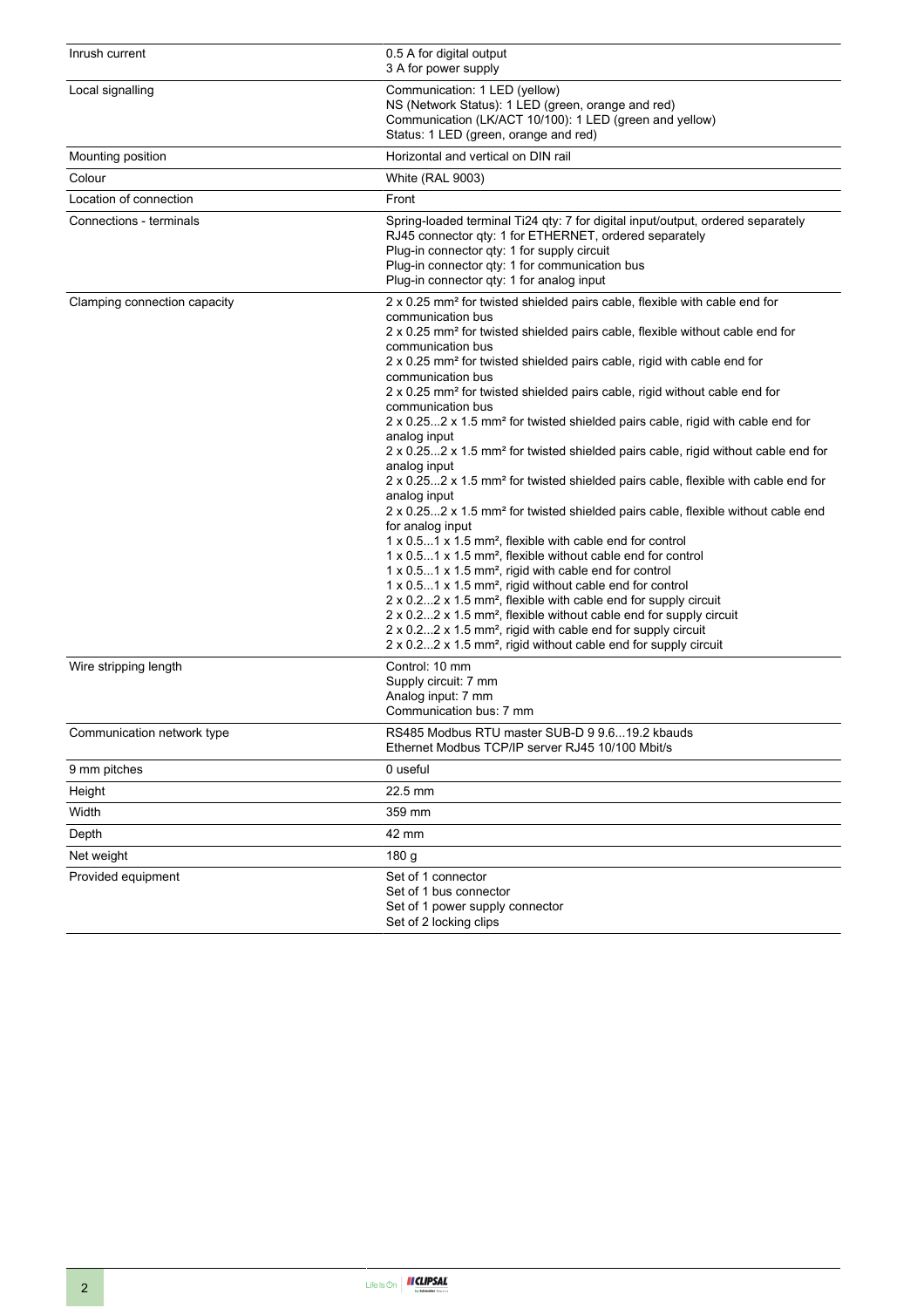| Range compatibility     | <b>ITL</b> auxiliary              |  |
|-------------------------|-----------------------------------|--|
|                         | C60                               |  |
|                         | Linergy FM                        |  |
|                         | IOF+SD 24                         |  |
|                         | IACT24                            |  |
|                         | IATL24                            |  |
|                         | Pulse output meter                |  |
|                         | Modbus meter                      |  |
|                         | PowerTag wireless energy sensor   |  |
|                         | RCA iC60                          |  |
|                         | Acti 9 iCT auxiliary              |  |
|                         | Acti9 iC60                        |  |
|                         | Acti9 iID                         |  |
|                         | Acti9 iSW-NA                      |  |
|                         | Acti9 iDPN Vigi                   |  |
|                         | Acti 9 C40                        |  |
|                         | Acti 9 DT40                       |  |
|                         | Acti 9 DT60                       |  |
|                         | Acti 9 I-NA                       |  |
|                         | Acti9 ITG40                       |  |
|                         | Acti 9 iDPN                       |  |
|                         | Acti 9 Reflex iC60 Ti24 connector |  |
| Commissioning interface | <b>ECOREACH</b>                   |  |
|                         | Web page                          |  |
| Compatibility code      | Acti 9 Smartlink IP               |  |

## Environment

| IP degree of protection               | <b>IP20</b>                                                                                                                                                            |
|---------------------------------------|------------------------------------------------------------------------------------------------------------------------------------------------------------------------|
| Pollution degree                      | 3                                                                                                                                                                      |
| Electromagnetic compatibility         | Resistance to electrostatic discharge (air discharge), 8 kV, conforming to IEC<br>61000-4-2                                                                            |
|                                       | Resistance to electrostatic discharge (contact discharge), 4 kV, conforming to<br>IEC 61000-4-2                                                                        |
|                                       | Resistance to radiated electromagnetic fields (80 MHz3 GHz), 10 V/m,<br>conforming to IEC 61000-4-3                                                                    |
|                                       | Power supply: resistance to fast transient (5100 kHz), 2 kV, conforming to IEC<br>61000-4-4                                                                            |
|                                       | Input/Output: resistance to fast transient, 1 kV, conforming to IEC 61000-4-4<br>Communication bus: resistance to fast transient, 1 kV, conforming to IEC<br>61000-4-4 |
|                                       | Conducted EMC (0.1580 MHz), 10 V, conforming to IEC 61000-4-6<br>Immunity to magnetic fields at network frequency, 30 A/m, conforming to IEC<br>61000-4-8              |
|                                       | Radiated emission (301000 MHz), class A, conforming to IEC 61131-3 Ed.3<br>Conducted emission (0.1530 MHz), class A, conforming to IEC 61131-2                         |
| Environmental characteristic          | Corrosive 3C2 conforming to IEC 60721-3-3<br>Salt mist 2 conforming to IEC 60068-2-52                                                                                  |
| Vibration resistance                  | 1 gn, amplitude = $3.5$ mm (f = $5300$ Hz)10 cycles conforming to IEC 60068-2-6                                                                                        |
| Shock resistance                      | 15 gn for 11 ms conforming to IEC 60068-2-27                                                                                                                           |
| Fire resistance                       | Other parts: 650 °C (30 s) conforming to IEC 60695-2-10<br>On connection terminals: 960 °C (30 s) conforming to IEC 60695-2-10                                         |
| Tropicalisation                       | $\overline{2}$                                                                                                                                                         |
| Relative humidity                     | 93 % at 40 °C                                                                                                                                                          |
| Operating altitude                    | $02000$ m                                                                                                                                                              |
| Ambient air temperature for operation | $-2560 °C$                                                                                                                                                             |
| Ambient air temperature for storage   | $-4080 °C$                                                                                                                                                             |

## Packing Units

| Unit Type of Package 1       | <b>PCE</b>       |  |
|------------------------------|------------------|--|
| Number of Units in Package 1 |                  |  |
| Package 1 Weight             | 321.0 g          |  |
| Package 1 Height             | 3.4 cm           |  |
| Package 1 width              | 6.3 cm           |  |
| Package 1 Length             | 36.7 cm          |  |
| Unit Type of Package 2       | S <sub>0</sub> 3 |  |
| Number of Units in Package 2 | 32               |  |
| Package 2 Weight             | 10.78 kg         |  |